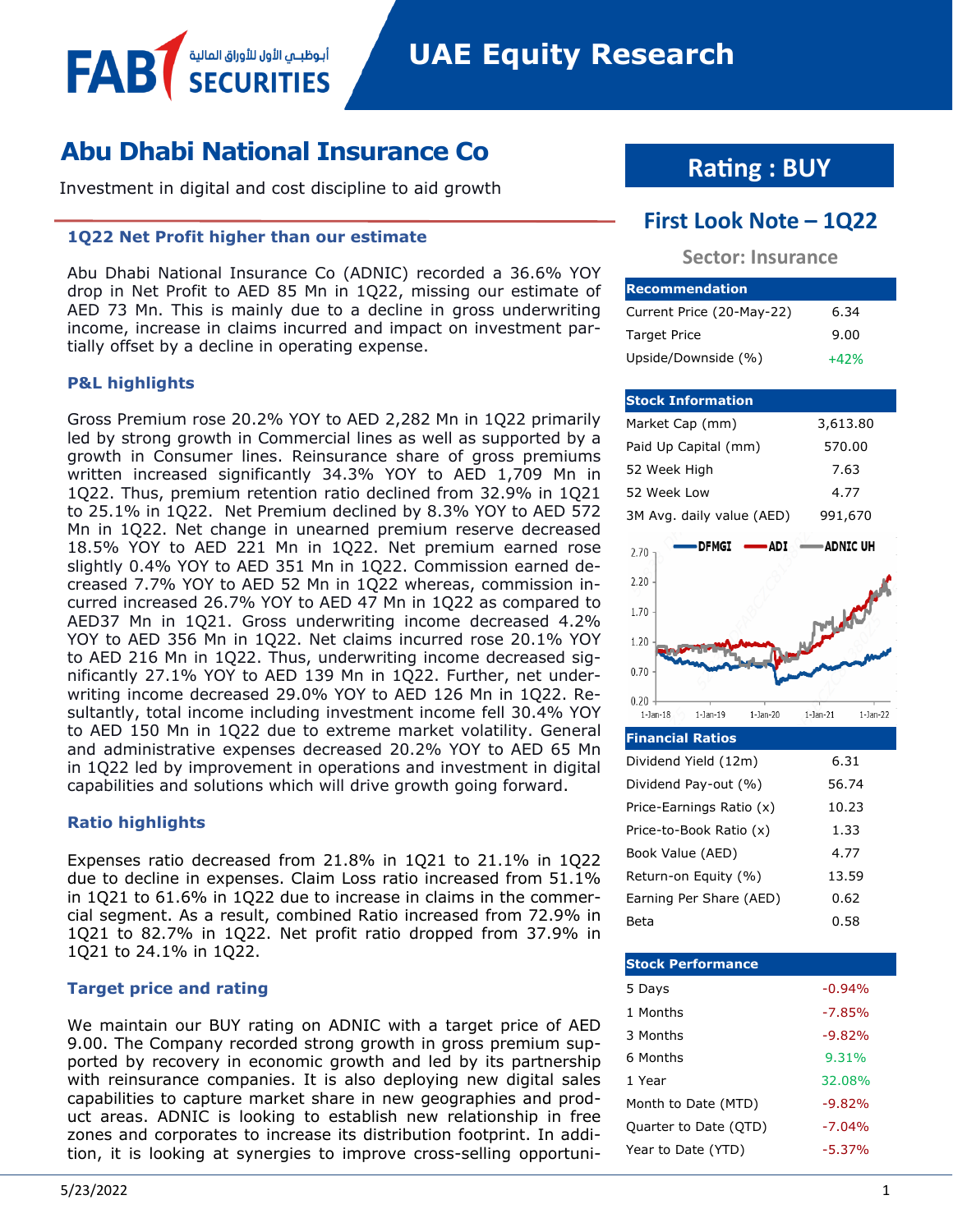# أبوظبـي الأول للأوراق المالية<br>SECURITIES FA

ties. Pricing discipline across all lines of businesses and cost discipline will help in generating sustainable profit over the period. The Company balance sheet remains healthy to fund new business opportunity and maintain healthy solvency levels. All these factors lead us to maintain our BUY rating on the stock.

#### **ADNIC - Relative valuation**

| (at CMP)           | 2018 | 2019 | 2020 | 2021 | 2022F |
|--------------------|------|------|------|------|-------|
| P/E(x)             | 15.2 | 12.8 | 9.8  | 9.1  | 8.5   |
| P/B(x)             | 1.7  | 1.6  | 1.5  | 1.3  | 1.3   |
| Dividend Yield (%) | 4.7% | 4.7% | 5.5% | 6.3% | 5.5%  |

*FABS Estimates & Co Data*

#### **ADNIC - P&L**

| <b>AED mm</b>                        | 1Q21     | 4Q21   | 1Q22A    | 1Q22F    | Var.     | YOY Ch   | QOQ Ch   | 2021     | 2022F    | <b>YOY</b> |
|--------------------------------------|----------|--------|----------|----------|----------|----------|----------|----------|----------|------------|
| Gross premium                        | 1,898    | 1,025  | 2,282    | 2,153    | 6.0%     | 20.2%    | 122.5%   | 4,267    | 4,694    | 10.0%      |
| Reinsurance share of ced<br>premium  | $-1,274$ | $-493$ | $-1,709$ | $-1,615$ | 5.8%     | 34.2%    | 247.1%   | $-2,649$ | $-2,957$ | 11.6%      |
| Net premium                          | 624      | 533    | 572      | 538      | 6.3%     | $-8.3%$  | 7.4%     | 1,619    | 1,737    | 7.3%       |
| Net change in unearned<br>prem. rese | $-271$   | $-183$ | $-221$   | $-282$   | $-21.6%$ | $-18.5%$ | 20.4%    | $-215$   | $-258$   | 20.0%      |
| Net premium earned                   | 353      | 349    | 351      | 256      | 37.0%    | $-0.4%$  | 0.6%     | 1,403    | 1,479    | 5.4%       |
| Commissions earned                   | 56       | 57     | 52       | 75       | $-31.3%$ | $-7.7%$  | $-9.0\%$ | 212      | 235      | 10.7%      |
| Commissions incurred                 | $-37$    | $-41$  | $-47$    | $-65$    | $-26.5%$ | 26.7%    | 17.1%    | $-156$   | $-176$   | 12.6%      |
| Gross underwriting in-<br>come       | 371      | 366    | 356      | 267      | 33.1%    | $-4.2%$  | $-2.8%$  | 1,459    | 1,537    | 5.4%       |
| Gross claims paid                    | $-452$   | $-464$ | $-436$   | $-321$   | 35.9%    | $-3.6%$  | $-6.2%$  | $-1,755$ | $-1,922$ | 9.5%       |
| <b>Net claims paid</b>               | $-241$   | $-247$ | $-240$   | $-170$   | 41.0%    | $-0.8%$  | $-3.1%$  | -969     | $-1,000$ | 3.2%       |
| Net claims incurred                  | $-180$   | $-246$ | $-216$   | $-150$   | 44.3%    | 20.1%    | $-12.0%$ | $-913$   | $-915$   | 0.2%       |
| Underwriting Income                  | 191      | 120    | 139      | 117      | 18.8%    | $-27.1%$ | 16.2%    | 547      | 623      | 13.9%      |
| Net Underwriting Income              | 177      | 105    | 126      | 103      | 22.0%    | $-29.0%$ | 20.2%    | 492      | 568      | 15.5%      |
| <b>Total income</b>                  | 215      | 123    | 150      | 122      | 22.9%    | $-30.4%$ | 21.7%    | 636      | 712      | 11.9%      |
| G&A expenses                         | $-82$    | -53    | -65      | $-49$    | 33.6%    | $-20.2%$ | 22.2%    | $-234$   | $-281$   | 20.0%      |
| <b>Profit attributable</b>           | 134      | 70     | 85       | 73       | 15.8%    | $-36.6%$ | 21.2%    | 402      | 431      | 7.3%       |

*FABS Estimates & Co Data* 

#### **ADNIC - Ratios**

|                   | 1021  | 4021  | 1022A | YOY ch  | 000 ch | 2021  | 2022F | Change |
|-------------------|-------|-------|-------|---------|--------|-------|-------|--------|
| Expense ratio     | 21.8% | 14.9% | 21.1% | -66     | 622    | 16.6% | 18.7% | 212    |
| Claims loss ratio | 51.1% | 70.4% | 61.6% | 1049    | -878   | 65.0% | 61.9% | $-316$ |
| Combined ratio    | 72.9% | 85.3% | 82.7% | 982     | $-256$ | 81.6% | 80.6% | $-104$ |
| Net profit ratio  | 37.9% | 20.0% | 24.1% | $-1379$ | 411    | 28.6% | 29.1% | 52     |

*FABS estimate & Co Data*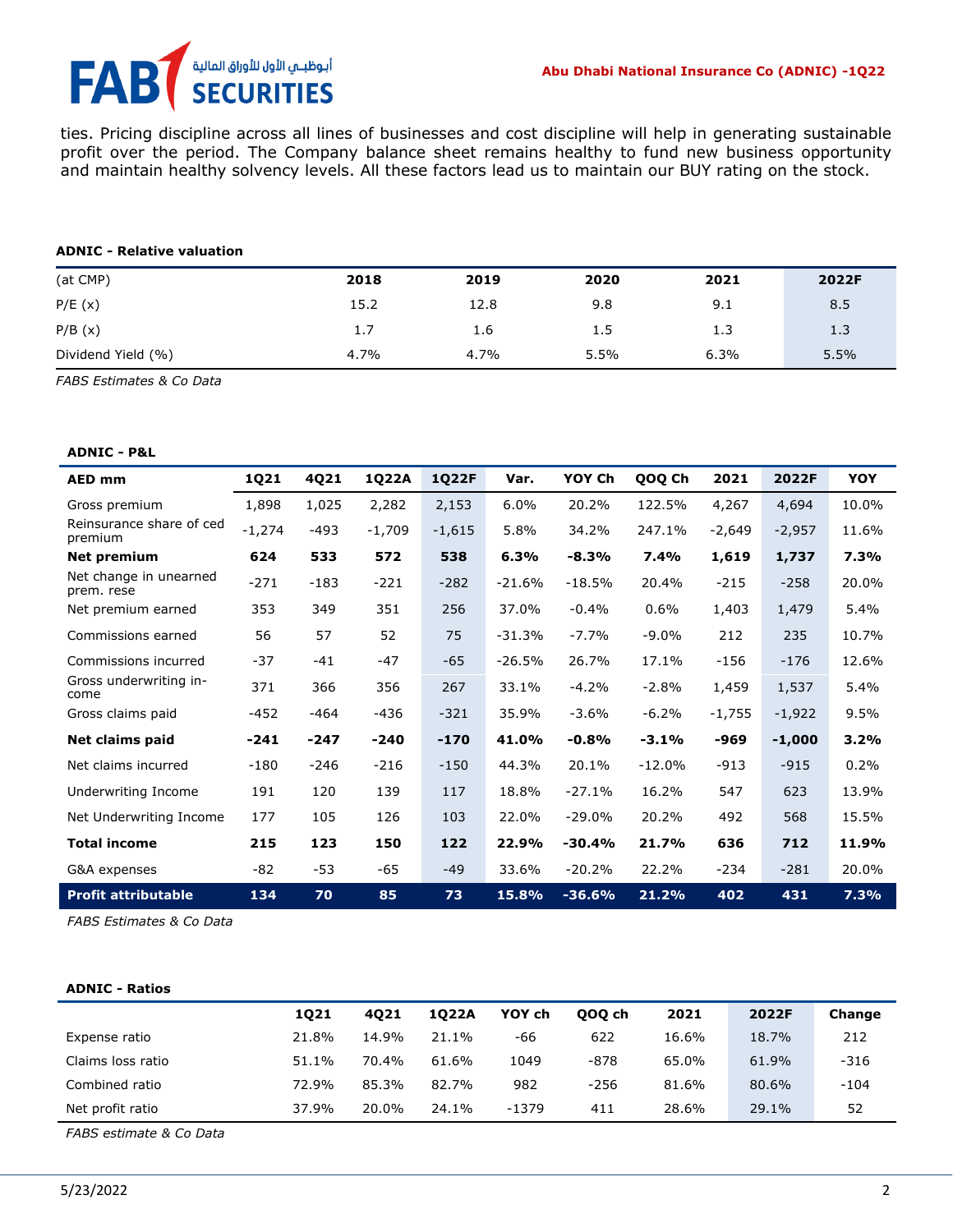

#### **Research Rating Methodology:**

| Rating        | Upside/Downside potential    |
|---------------|------------------------------|
| <b>BUY</b>    | Higher than $+15%$           |
| ACCUMULATE    | Between $+10\%$ to $+15\%$   |
| <b>HOLD</b>   | Lower than $+10\%$ to $-5\%$ |
| <b>REDUCE</b> | Between -5% to -15%          |
| <b>SELL</b>   | Lower than -15%              |

#### **FAB Securities Contacts:**

# **Research Analysts** Ahmad Banihani +971-2-6161629 [ahmad.banihani@Bankfab.com](mailto:ahmad.banihani@Bankfab.com)

Abu Dhabi Head Office Trading Desk  $+971-2-6161700/1$  [Online Trading Link](http://www.nbad.com/countries/en-ae/Brokerage/WhatWeOffer/Pages/OnlineTrading.aspx) +971-2-6161777 Institutional Desk +971-4-4245765 Sales and Marketing +971-2-6161703

#### **DISCLAIMER**

**Sales & Execution**

This report has been prepared by FAB Securities (FABS), which is authorised by the UAE Securities and Commodities Authority, licensing registration number 604002, and is a member of the Abu Dhabi Securities Exchange and Dubai Financial Market. The information, opinions and materials contained in this report are provided for information purposes only and are not to be used, construed, or considered as an offer or the solicitation of an offer or recommendation to sell or to buy or to subscribe for any investment security or other financial instrument. The information, opinions and material in this report have been obtained and derived from publicly available information and other sources considered reliable without being independently verified for their accuracy or completeness. FABS gives no representation or warranty, express or implied, as to the accuracy and completeness of information and opinions expressed in this report. Opinions expressed are current as of the original publication date appearing on the report only and the information, including the opinions contained herein, are subject to change without notice. FABS is under no obligation to update this report. The investments referred to in this report might not be suitable for all recipients. Recipients should not base their investment decisions on this report and should make their own investigations, and obtain independent advice, as appropriate. Any loss or other consequences arising from the uses of material contained in this report shall be the sole and exclusive responsibility of the recipient and FABS accepts no liability for any such loss or consequence. The value of any investment could fall as well as rise and the investor may receive less than the original amount invested. Some investments mentioned in this report might not be liquid investments, which could be difficult to realise in cash. Some investments discussed in this report could be characterised by high level of volatility, which might result in loss. FABS owns the intellectual property rights and any other material contained in this report. No part of this report may be reproduced, utilised or modified in any form either in whole or in part or by any electronic, mechanical or other means, now known or hereafter invented, including photocopying and recording, or stored in any retrieval system without the prior consent of FABS in writing. While utmost care has been taken to ensure that the information provided is accurate and correct, neither FABS, nor its employees shall, in any way, be responsible for the contents. By accepting this document, the recipient agrees he/she has read the above disclaimer and to be bound by the foregoing limitations/ restrictions.